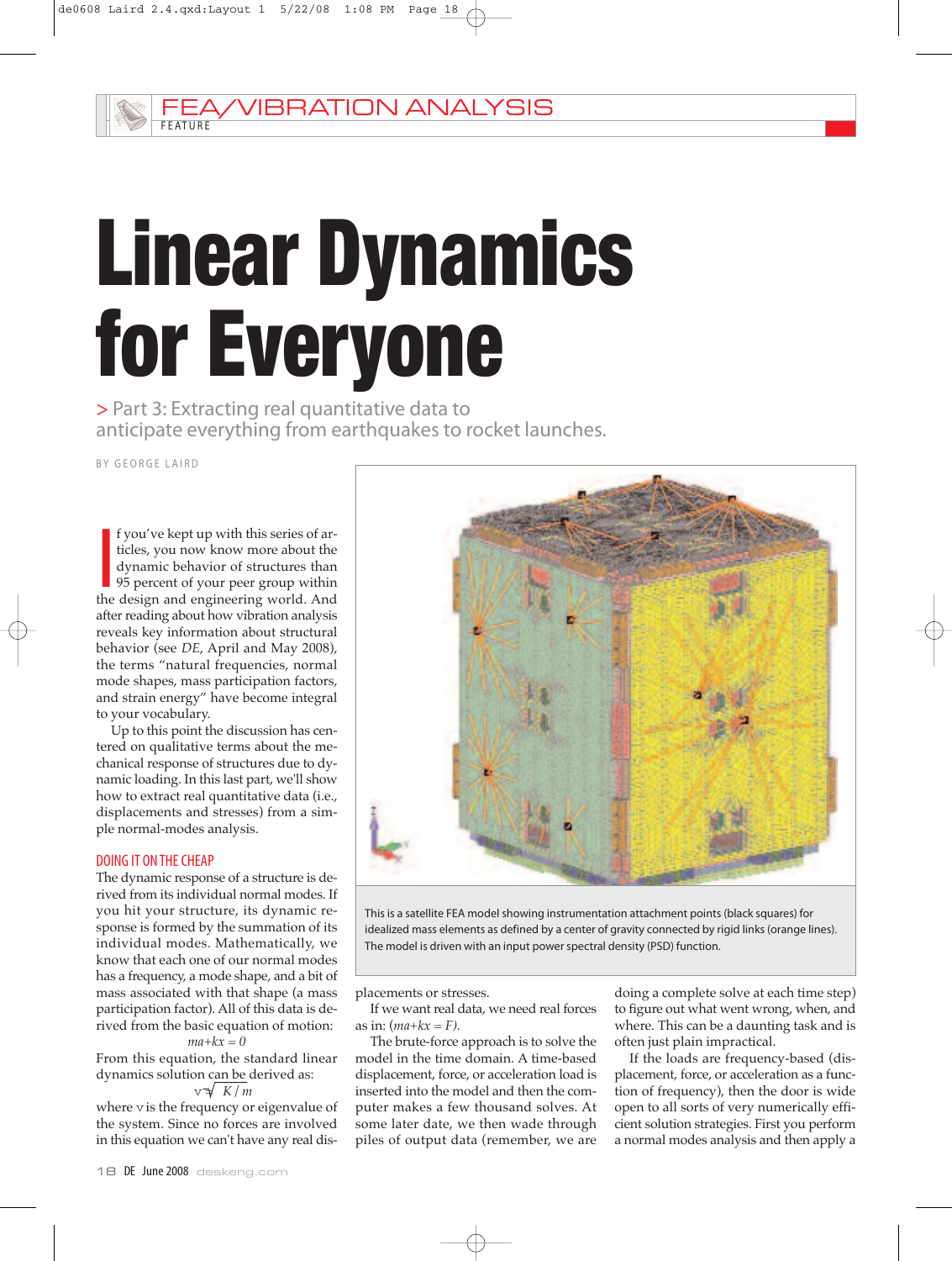## F E AT U R E VIBRATION ANALYSIS



**Figure 1:** This is an image of an advanced optical platform for an airborne system placed on a virtual shaker table.

frequency-based load. A linear solve is made only at each normal mode or eigenvalue. The resulting displacements and stresses can be viewed individually or summed in some fashion to arrive at a combined damage response to the loading. The technique is extremely useful because you have reduced the number of solves from thousands to just a handful. Although we can't use this technique for every type of structure (linear behavior only), when you can use it, you have the ability to quickly gain insight into the dynamic behavior of the structure on the cheap (minutes versus days).

### MODAL FREQUENCY SWEEP (MFS)

Frequency-based loads are more common than you might think. Our previous example was of a vibratory conveyor. Since that was rather straightforward, let's look at something a bit more complex.

Figure 1 shows a high-precision optical-mirror assembly that will be attached to an airplane or helicopter. Airborne structures provide a vibration-rich envi-



**Figure 3a:** A rocket launch and other chaotic events create vibration (acceleration) spectra that are best idealized in a statistical sense via power spectral density functions.

ronment with their high-speed gearboxes, jet turbines, rotating blades, etc. To assess the robustness of the design, you can perform a virtual shaker-table experiment. Our desired output is the deflection response at the focal point of the mirror under severe vibration.

Without having to build the mirror, you can input a sin sweep of 1g from 200 to 3000Hz to the model, and see what gets amplified or harmonically driven in the structure. Figures 2a and 2b show the output graph of acceleration and displacement as a function of frequency for the sin sweep.

The mirror system has eigenvalues at 710, 1292, 1570, 1996Hz, etc. But as shown in Figures 2a and 2b, only the mode at 710 Hz creates any real sympathetic accelerations and displacements. This is logical







**Figure 3b:** The rocket acceleration measurements are converted into a power spectral density function with units of acceleration squared against frequency. The applied load is based on frequency.

since this mode is aligned with the forcing function and has a mass participation factor of 35 percent in the direction of the forcing function. In a way, we knew what the results would be before we ran the analysis. But now we have real numbers.

### POWER SPECTRAL DENSITY(PSD) ANALYSIS

Satellites are expensive and failure is even more expensive. During launch (*Figure 3a*) they get pounded by a broad and chaotic spectrum of vibrations (accelerations) from the rocket motor, stage separation, acoustical noise, etc. No single acceleration frequency dominates and there are multiple layers of noisy events that occur randomly.

To numerically model such loading, a statistical approach is used where acceleration measurements are converted into a power spectral density (PSD) function with units of acceleration squared against frequency (*Figure 3b*). Once again, we have a *Continued on page 70*

# ANALYSIS **CHECKLIST**

1) If you review the normal mode response, its modes and its mass participation factors, you might not need these more advanced techniques.

2) If you go ahead with this analysis, convert all loads into the frequency domain. 3) Results from modal frequency analyses are in the frequency domain.They provide a virtual snap shot of your structure operating at steady state at the forcing frequency of interest.

4) Results from power spectral density analyses are averages of the forced response. They are estimates of the highest possible displacements and stresses.